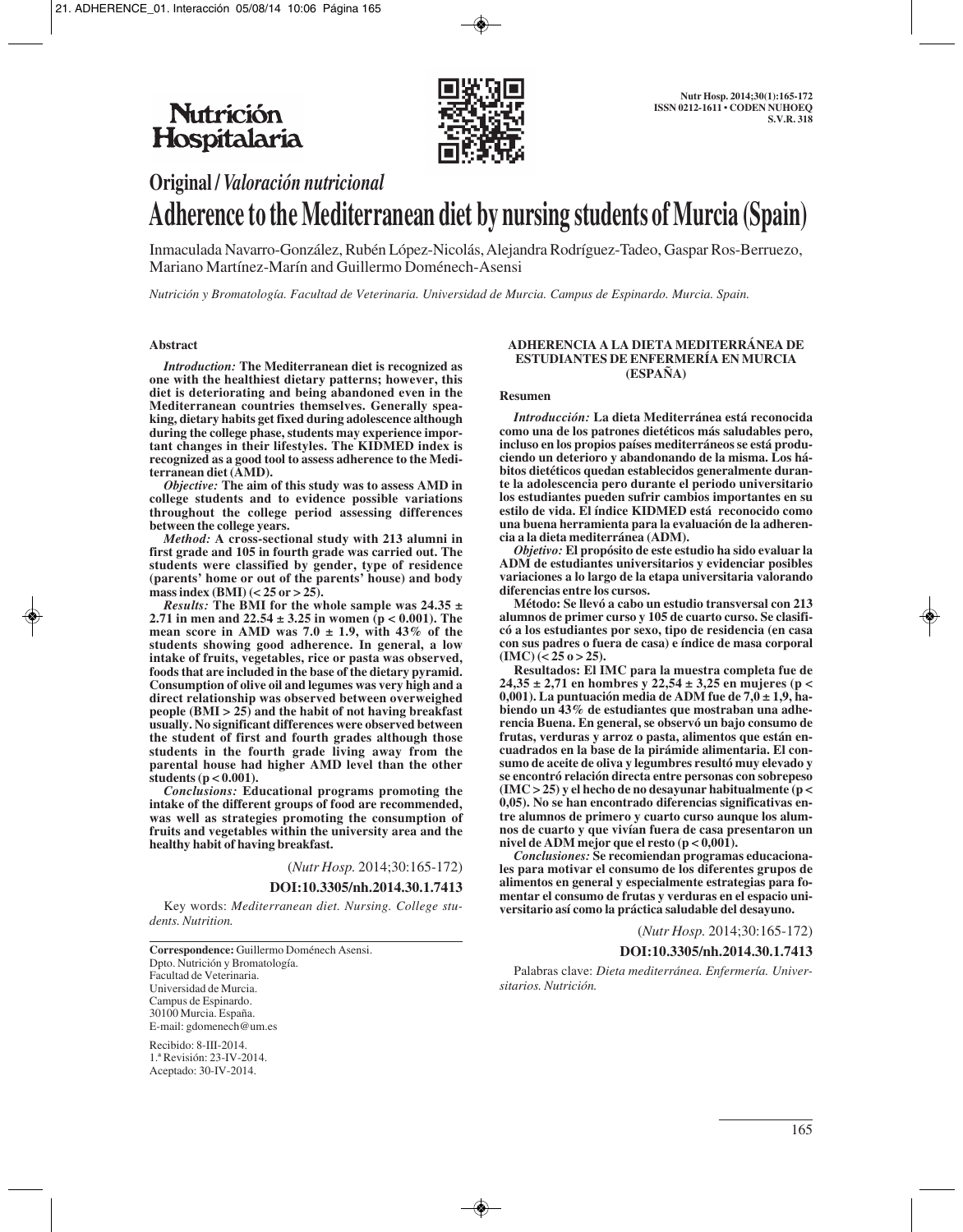# **Introduction**

It is well documented that healthy eating habits and lifestyles are closely associated with the prevention of chronic diseases such as diabetes, obesity, Alzheimer's, hepatic steatosis and several cardiovascular diseases<sup>1-3</sup>. The first scientific reference dates from 1953, when L. Allbaugh<sup>4</sup> compared eating habits and lifestyles Greece and the USA, although it was A. Keys who first applied the name of "Mediterranean Diet" (MD) to some healthy dietary habits found around the Mediterranean region<sup>5-7</sup>.

The MD can be described as the dietary pattern widely followed in countries as Spain, Greece, Italy and Morocco which, has been included by the UNESCO in the intangible cultural Heritage of Humanity, as a nutritional prototype of worldwide value8 . The traditional MD is characterized by a high intake of vegetables (legumes, cereals, olive oil, seeds, fruits and nuts); a moderate intake of fish, seafood and ethanol (principally wine during meals), low-tomoderate intake of dairy products (cheese and yogurt) and eggs and a low intake of meat, accompanied by other habits such as the "siesta" (after-meal nap)<sup>9</sup>. In addition, these foods are normally consumed in season, in fresh or minimally processed form, which increases the availability and utilization of micronutrients and antioxidants<sup>10</sup>. Some of the benefits of MD has been recently demonstrated in the PREDIMED study<sup>11</sup> when Spanish investigators confirmed that MD supplemented with extra-virgin olive oil or nuts reduce the incidence of major cardiovascular events among persons at high cardiovascular risk.

Dietary habits are usually acquired at home watching what our parents cook and eat, especially at an early age. Attending university may lead to changes in habits and lifestyle as a result of many factors: some university students no longer live with their parents, students must adapt to stress and emotional challenges, while physical activity tends to be overlooked<sup>12</sup>. It has been claimed that such changes in the university period may have a significant impact on health, accompanied by the increase risk of developing chronic diseases such as obesity, diabetes, cancer and heart disease<sup>13</sup>.

To evaluate the degree of adherence to the Mediterranean diet (AMD) several indexes have been developed14-16. However, they are not easy to apply and require many data. Nowadays the most widely accepted index for evaluating AMD is the KIDMED index $10$ , whose usefulness has been corroborated many times<sup>17-19</sup>.

The University of Murcia is member of REUS (Red Española de Universidades Saludables-Spanish Association of Health Conscious Universities), and it is hoped that the present study will provide useful data for evaluating the need for nutritional educational programmes to establish healthy eating habits and lifestyles for students during their university course.

Eating and life style habits may suffer changes during a student's life at university. Such a comparison

between different years has been made previously in other places as Zagreb<sup>20</sup>, North Carolina<sup>21</sup> and Minnesota<sup>22</sup> but not in Spain.

Students studying many degrees could have been evaluated, but we considered that health sciences students should have higher perception of healthy dietary habits and therefore follow better dietary patterns. Student nurses, particularly those studying to be nutrition nurses are destined to work closely with patients and could in fluence the dietary habits of these patients $23$ .

The aim of this study, therefore, was to evaluate the AMD of nursing students and to compare the results found for first and fourth year students at the University of Murcia analyzing several related factors.

## **Methods**

#### *Subject*

The cross-sectional study was designed to evaluate and compare the eating habits among undergraduate nursing students from the University of Murcia. The sample comprised 318 students, 213 from the first academic year (48 males and 165 females) and 105 from the fourth year (26 males and 69 females). Students were classified according gender, residence (family or non family, including shared flat, hall of residence, etc) and body mass index (BMI) (normal weight, overweight or obese).

This study did not need ethical approval because no invasive procedures were necessary. All students volunteered for the study.

#### *Methods*

To assess the AMD between first and fourth year nursing degree students, a self-administered questionnaire KIDMED was used. Development of the KIDMED<sup>10</sup> index was based on principles sustaining the Mediterranean dietary patterns as well as on those that undermine it. The questionnaire is based on 16 questions and the index ranges from 0 to 12. Four questions denote a negative connotation with respect to the Mediterranean diet and assign a value of **-**1, while the rest of the questions have a positive aspect and they are given a score of **+**1. The sums of the values from the administered test were classified into three levels: (1) 8-12, optimal Mediterranean diet; (2) 4–7, improvement needed to adjust intake to Mediterranean patterns; (3) 0-3, very low diet quality.

#### *Statistical analysis*

The statistical software package IBM SPSS Statistics v19.0 (SPSS Inc.; Chicago, Illinois USA) was used for the analysis of data. Chi-square analysis was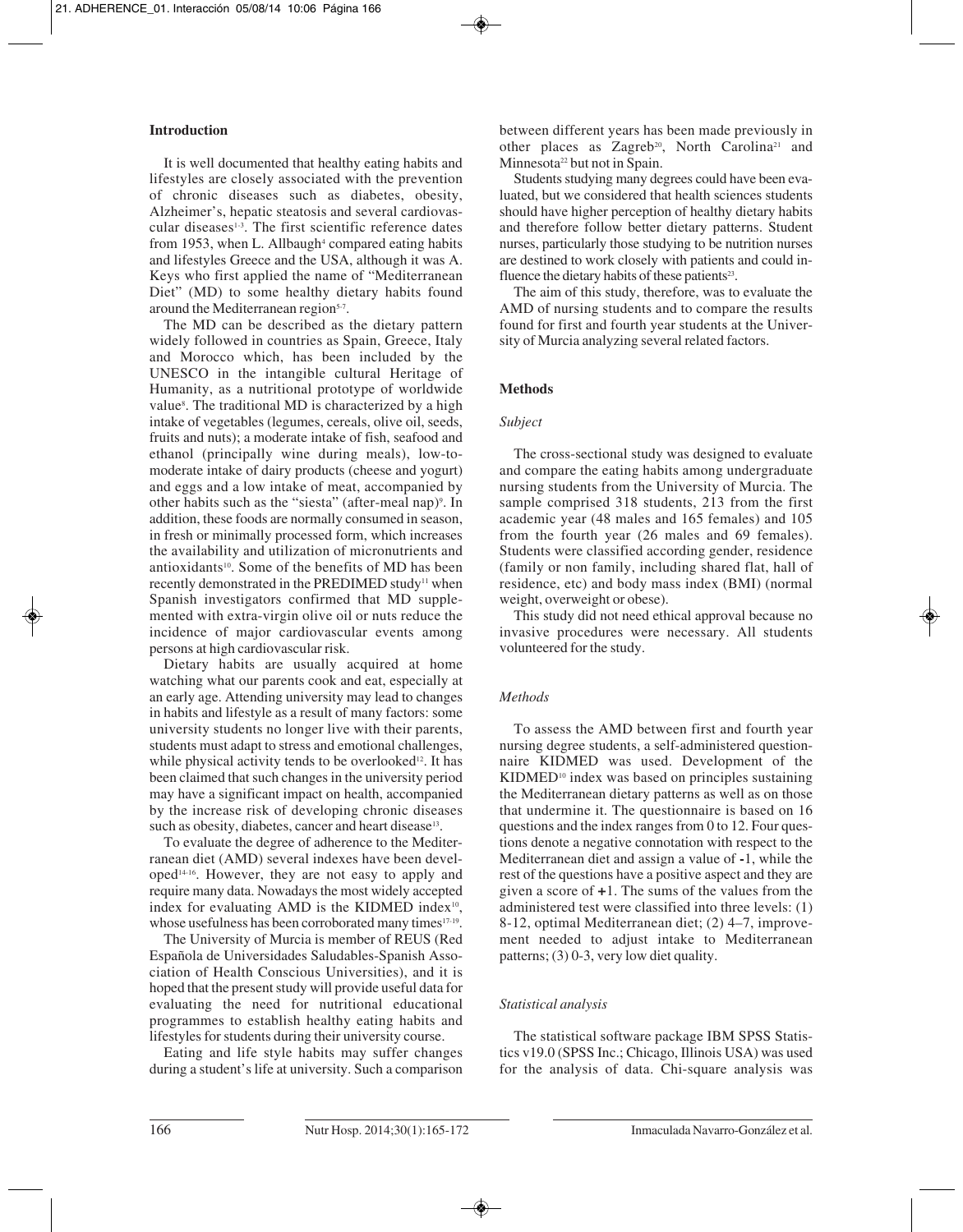performed to evaluate relationships between qualitative variables and Student-t test to compare quantitative variables between groups. Differences were considered significant at  $p < 0.05$ .

Data were grouped according to degree years  $(1<sup>st</sup>$  or 4th), gender, residence (familiar or other) and BMI status ( $BMI > 25$  or  $BMI < 25$ ).

#### **Results**

The distribution of volunteers is shown in table I. Most of the volunteers were female (77.5%), lived at home with their families  $(76.3\%)$  and had BMI < 25  $(79.7\%)$ .

The results for BMI are shown for the total sample, according to year, gender and residence (table II). As was expected, there was significant differences between men and women, with men having a higher BMI in both years ( $p < 0.001$ ).

The results for the KIDMED test for the total sample and grouped according to categories are shown in table III. As regards the total sample, 43.4% of all students had a good AMD score and only 3.1% poor AMD, with an average index of 7.0.

Differences between genders were statistically significant, with men consuming more pasta/rice ( $p$  < 0.001), nuts ( $p < 0.05$ ), dairy products for breakfast and fast-food ( $p < 0.001$ ) but fewer vegetables ( $p < 0.001$ ). As regards place of residence, the consumption of fastfood ( $p < 0.01$ ) and sweets/candies ( $p < 0.05$ ) was greater for students living at home. In the case of BMI, overweight students showed a higher consumption of a second piece of fruit/day and a lower consumption of sweets/candies  $(p < 0.001)$  but they also skipped breakfast more often  $(p < 0.01)$ .

## *First year students*

In first year students, statistically significant diffe rences existed between males and females regarding the consumption of vegetables ( $p < 0.05$ ) and sweets every day ( $p < 0.001$ ), women showing higher values (75.8%) *vs* 58.3% and 18.8% *vs* 8.3%, respectively). In contrast, males usually took more dairy products (97.9% *vs* 85.5%) and went more than once a week to a fast-food restaurant (41.7% *vs* 21.2%) with p < 0.001 (table IV).

As regards where students lived (familiar or not), no statistical differences were found in the adherence to the Mediterranean diet pattern, but students who live away from seemed to show a higher adherence (41.1% *vs* 36.7% showed a good AMD). In contrast, we observed that legumes were consumed more frequently by students living at home  $(p < 0.05)$  (table IV).

Overweight students  $(BMI > 25)$  tended to have a healthier diet, following a Mediterranean pattern, than students with BMI below 25. This could explain some of the statistical differences we found in our study; for instance, overweight people consume a second fruit per day ( $p < 0.05$ ) and but not sweets/candies frequently ( $p$ )  $< 0.001$ ).

# *Fourth year students*

As shows table IV there were some differences in the AMD regarding fourth year students (table IV). For example, men consumed fewer vegetables but more pasta/rice, nuts and go more often to fast-food restaurants, in all cases with significant differences.

AMD tended to be better in those student living away from home (8.13 *vs* 6.82; p < 0.001) being more students in the good AMD quality group (68.8% *vs*

|             |       |              |              | <b>Table I</b><br>Description and distribution of sample |               |               |             |              |
|-------------|-------|--------------|--------------|----------------------------------------------------------|---------------|---------------|-------------|--------------|
|             |       |              |              | Gender                                                   | Residence     |               |             | BMI          |
|             | Total | Age (median) | Male         | Female                                                   | With family   | <i>Others</i> | < 25        | > 2.5        |
| $1^{\circ}$ | 213   | 19           | $48(22.5\%)$ | 165(77.5%)                                               | 158 (76.3%)   | 49(23.7%)     | 164(77.7%)  | $47(22.1\%)$ |
| $4^{\circ}$ | 105   | 22           | $36(34.3\%)$ | 69(65.7%)                                                | 73 (69.5%)    | $32(30.5\%)$  | 88 (83.8%)  | $17(16\%)$   |
| Total       | 318   |              | 84 (26.4%)   | 234 (73.6%)                                              | $231(74.0\%)$ | $81(26.0\%)$  | 252 (79.7%) | $64(20.3\%)$ |

|                                     |                                                          |                                                          | <b>Table II</b><br><b>BMI</b> of students by categories             |                                                          |                                                          |
|-------------------------------------|----------------------------------------------------------|----------------------------------------------------------|---------------------------------------------------------------------|----------------------------------------------------------|----------------------------------------------------------|
|                                     |                                                          |                                                          | Gender                                                              |                                                          | Residence                                                |
| Year degree                         | Total                                                    | Male                                                     | Female                                                              | With family                                              | <i>Others</i>                                            |
| $1^{\circ}$<br>$4^{\circ}$<br>Total | $23.12 \pm 3.46$<br>$22.81 \pm 2.65$<br>$23.02 \pm 3.21$ | $24.48 \pm 3.47$<br>$24.16 \pm 2.16$<br>$24.35 \pm 2.71$ | $22.72 \pm 3.07$ ***<br>$22.10 \pm 2.62$ ***<br>$22.54 \pm 3.25***$ | $22.93 \pm 3.32$<br>$22.29 \pm 2.51$<br>$22.82 \pm 3.20$ | $23.79 \pm 3.91$<br>$23.04 \pm 2.70$<br>$23.34 \pm 3.25$ |

\*\*\* P < 0.001 of significant difference.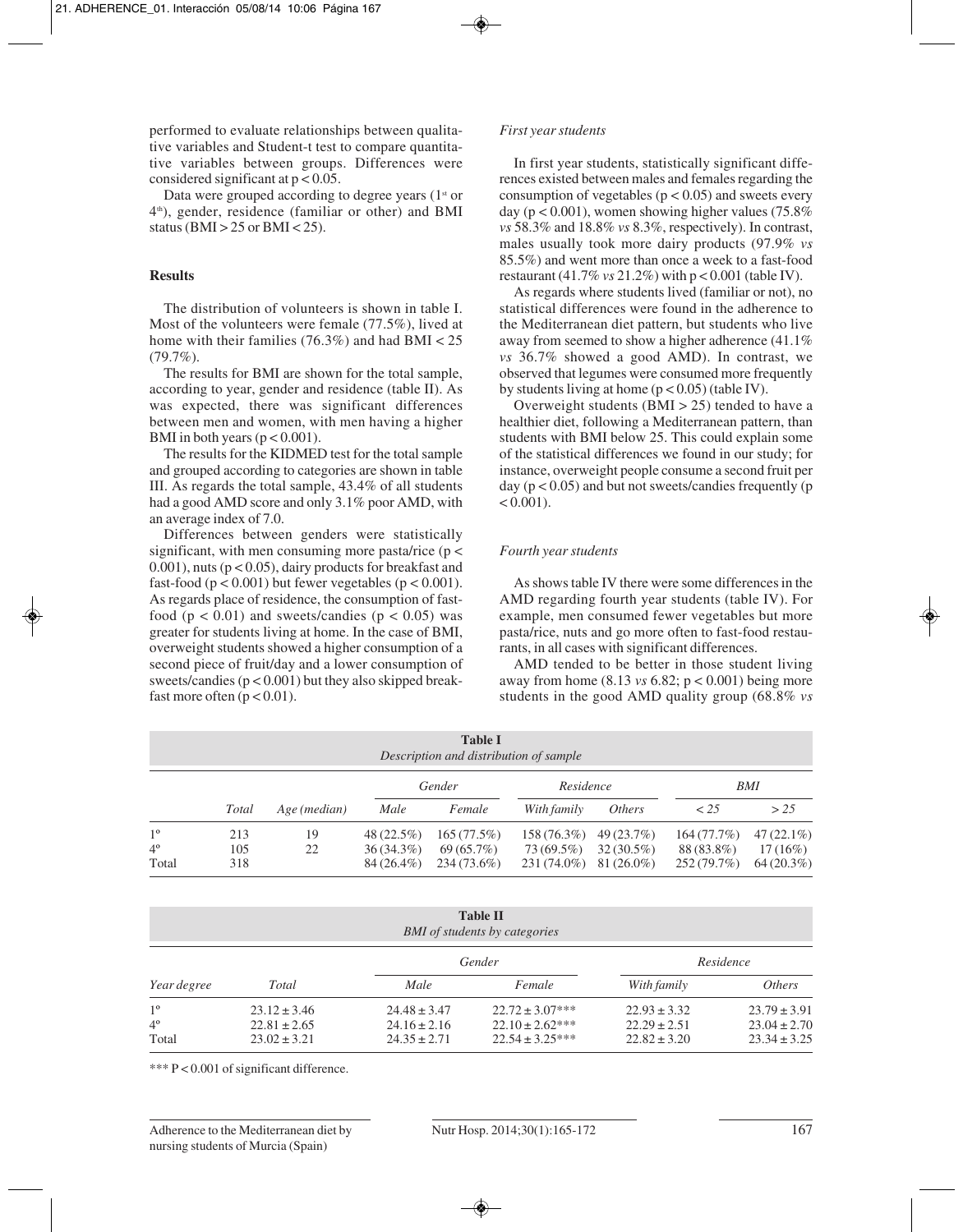| <b>Table III</b>                                             |  |
|--------------------------------------------------------------|--|
| Results for KIDMED test for total students and by categories |  |

|                                                           |                 |               |               | Gender        |               | Residence     |               | BMI           |
|-----------------------------------------------------------|-----------------|---------------|---------------|---------------|---------------|---------------|---------------|---------------|
|                                                           |                 | Total         | Male          | Female        | Familiar      | <i>Others</i> | < 25          | >25           |
| Takes a fruit or fruit juice every day                    |                 | 76.7          | 78.6          | 76.1          | 74.5          | 81.5          | 77.0          | 76.6          |
| Has a second fruit every day                              |                 | 43.1          | 46.4          | 41.9          | 39.8          | 50.6          | 40.1          | $56.3***$     |
| Has fresh or cooked vegetables regularly once a day       |                 | 68.6          | 52.4          | 74.4***       | 68.4          | 67.9          | 68.3          | 68.8          |
| Has fresh or cooked vegetables more than once a day       |                 | 24.2          | 15.5          | $27.4*$       | 25.1          | 22.2          | 22.2          | 31.3          |
| Consumes fish regularly (at least 2-3 times per week)     |                 | 58.5          | 52.4          | 60.7          | 58.9          | 58.0          | 51.7          | 64.1          |
| Likes legumes and eats them more than once a week         |                 | 92.8          | 95.2          | 91.9          | 93.5          | 90.1          | 93.3          | 90.6          |
| Consumes pasta or rice almost every day (5 or more times) |                 | 38.1          | 54.8          | $32.1***$     | 39.8          | 33.3          | 38.9          | 34.4          |
| Has cereals or grains (bread, etc.) for breakfast         |                 | 78.9          | 77.4          | 79.5          | 79.2          | 77.8          | 77.4          | 84.4          |
| Consumes nuts regularly (at least 2-3 times per week)     |                 | 41.5          | 51.2          | $38*$         | 39.8          | 45.7          | 41.7          | 40.6          |
| Uses olive oil at home                                    |                 | 97.8          | 98.8          | 97.4          | 97.4          | 98.8          | 98.0          | 96.9          |
| Skips breakfast                                           |                 | 17.0          | 21.4          | 15.4          | 17.7          | 14.8          | 15.1          | $25*$         |
| Has a dairy product for breakfast (yoghurt, milk, etc.)   |                 | 88.4          | 95.2          | $85.9***$     | 88.3          | 87.7          | 89.7          | 82.8          |
| Has commercially baked goods or pastries for breakfast    |                 | 11.9          | 14.3          | 11.1          | 11.7          | 12.3          | 12.3          | 10.9          |
| Goes more than once a week to a fast-food (hamburger)     |                 | 23.6          | 41.7          | $17.1***$     | 26.4          | $13.6**$      | 23.4          | 23.4          |
| Takes two yoghurts and/or some cheese $(40 g)$ daily      |                 | 60.1          | 56.0          | 61.5          | 58.4          | 63.0          | 58.3          | 67.2          |
| Takes sweets and candy several times every day            |                 | 12.6          | 9.5           | 13.7          | 14.7          | $7.4*$        | 15.5          | $0***$        |
| Total punctuation $(0-12)$                                |                 | $7.0 \pm 1.9$ | $6.9 \pm 2.0$ | $7.1 \pm 1.9$ | $6.9 \pm 1.9$ | $7.3 \pm 2.0$ | $7.0 \pm 1.9$ | $7.3 \pm 2.0$ |
| <b>KIDMED</b> Index                                       | Poor $(\leq 3)$ | 3.1           | 6.0           | 2.1           | 3.0           | 3.7           | 2.8           | 4.7           |
|                                                           | Average $(4-7)$ | 53.5          | 50.0          | 54.7          | 56.3          | 46.9          | 55.6          | 43.8          |
|                                                           | Good $(\geq 8)$ | 43.4          | 44.0          | 43.2          | 40.7          | 49.4          | 41.7          | 51.6          |

\* P < 0.05 of significant difference.

\*\* P < 0.01 of significant difference.

\*\*\* P < 0.001 of significant difference.

 $39.7\%$ ; p < 0.01). These differences are mainly related to intake of fruits and nuts, both of which showed significant differences.

In the case of BMI, it is significant that overweight students tended to skip breakfast more than the rest of the students (14.8% *vs* 35.3%; p < 0.05).

# *Comparison between first and fourth year students*

No statistical differences in the degree of AMD were seen between first and fourth year students although adherence was greater in fourth year students (40.8% *vs* 48.6%) (table IV).

As regards individual questions (table IV) there were statistical differences in the consumption of cereal or grains for breakfast and the daily consumption of sweets and candy: 75.6% of first year students had cereal or bread for breakfast, while 85.7% of fourth year volunteers did so  $(p < 0.05)$ , while 16.4% of first year students ate sweets several times a day *vs* 4.8% of fourth year students ( $p < 0.001$ ).

# **Discussion**

The mean BMI recorded is 23.02 with significant differences between gender (24.35 for males and 22.54 for females;  $p < 0.001$ ) (table II). These results are

slightly higher than those for other regions of Spain such as Soria<sup>24</sup>, Galicia<sup>25</sup>, Navarra<sup>26</sup> or Balearic Islands<sup>27</sup> and closer to others studies developed in Murcia28. These are also in line with some official studies where the prevalence of obese people is higher in southern regions of Spain29. On the other hand, the BMI in our study was similar to that described for medical students in northern Greece, another Mediterranean region<sup>30</sup>, and significantly lower than that described for students in North Carolina, USA<sup>21</sup>.

The KIDMED index showed that 43.4% of students as a whole had a good AMD score, which is higher than the 33% recorded in Galicia<sup>25</sup> and the 28.4% mentioned for the University of Navarra<sup>26</sup>. At the same time the prevalence of students with a poor AMD was 3.2%, much lower than for Galicia (23.0%) and Navarra (9.1%). Such differences may due to the different dietary culture since in the Mediterranean area of Spain, including Murcia, the MD is still more closely followed that in northern regions.

Analysis of the different items identified several negative aspects in our population. For example one in four students does not consume fruits regularly and fewer than half have a second piece. The consumption of vegetables is even worse: one in three students does not consume vegetables daily and only one in four consumes them twice per day. Fruits and vegetables have a very important mission in the body as regulators of the metabolism and both are included in the Mediter-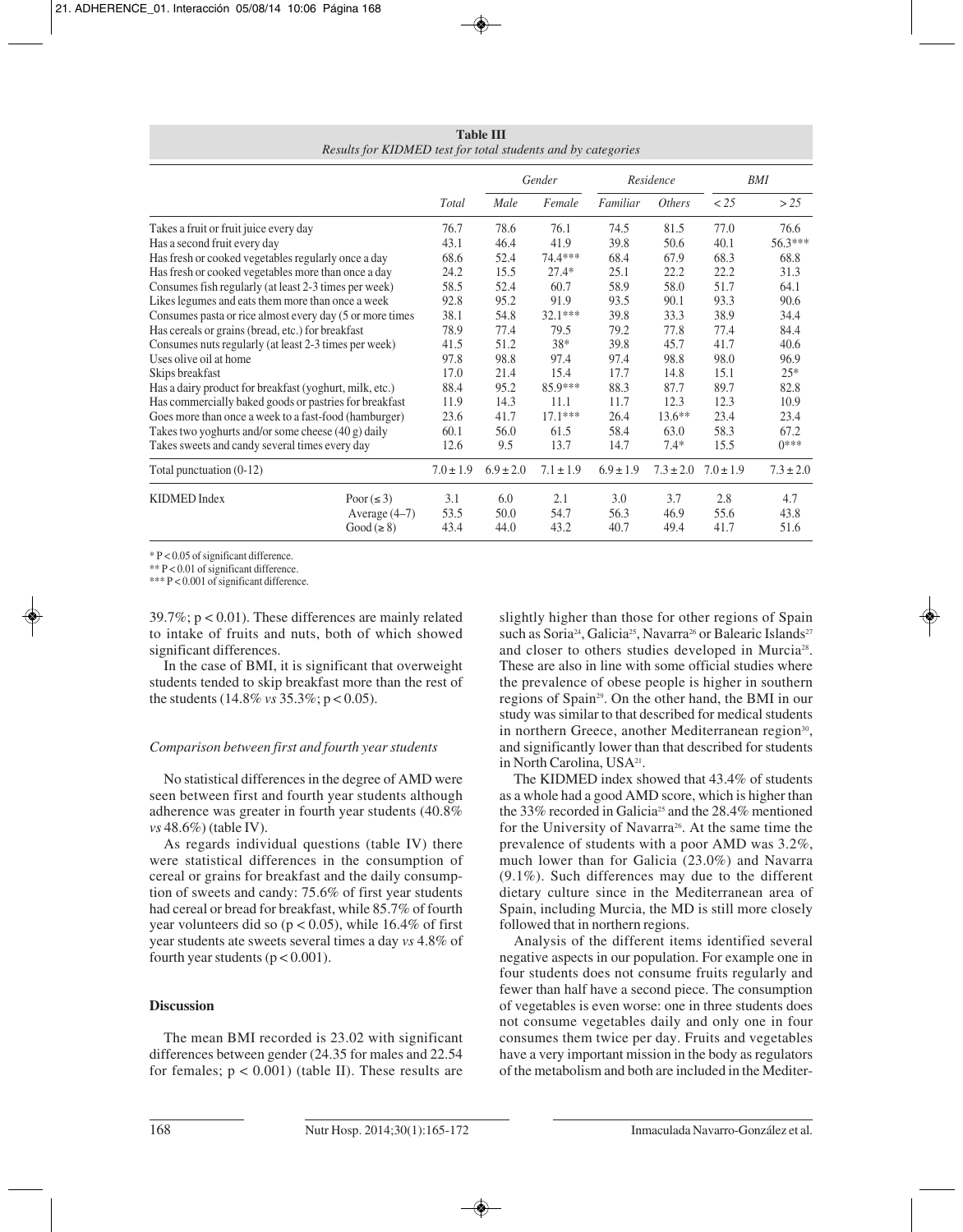|                                                                    | Results       |                          |                       |               | for KIDMED test of $Ist$ and $4th$ year for total students and by categories<br>First year          |                      |                                                                                                         |                                                                                                                                                                                                                                                                                              |                       |                                                                          |                       | Fourth year        |                                |                                                                                                                   |               |
|--------------------------------------------------------------------|---------------|--------------------------|-----------------------|---------------|-----------------------------------------------------------------------------------------------------|----------------------|---------------------------------------------------------------------------------------------------------|----------------------------------------------------------------------------------------------------------------------------------------------------------------------------------------------------------------------------------------------------------------------------------------------|-----------------------|--------------------------------------------------------------------------|-----------------------|--------------------|--------------------------------|-------------------------------------------------------------------------------------------------------------------|---------------|
|                                                                    |               |                          |                       | Gender        | Residence                                                                                           |                      | BМI                                                                                                     |                                                                                                                                                                                                                                                                                              |                       |                                                                          | Gender                | Residence          |                                | BMI                                                                                                               |               |
|                                                                    |               | Total                    | Male                  | Female        | Familiar                                                                                            | <b>Other</b>         | $<25$                                                                                                   | $>25$                                                                                                                                                                                                                                                                                        | <b>Total</b>          | Male                                                                     | Fenale                | Familiar           | <b>Other</b>                   | $\leq$ 25                                                                                                         | >25           |
| Takes a fruit or fruit juice every day                             |               |                          |                       |               |                                                                                                     |                      |                                                                                                         |                                                                                                                                                                                                                                                                                              |                       |                                                                          |                       |                    |                                |                                                                                                                   |               |
| Has a second fruit every day                                       |               |                          |                       |               |                                                                                                     |                      |                                                                                                         |                                                                                                                                                                                                                                                                                              |                       |                                                                          |                       |                    |                                |                                                                                                                   |               |
| Has fresh or cooked vegetables regularly once a day                |               |                          | 85.4<br>47.9<br>58.3  |               |                                                                                                     |                      |                                                                                                         |                                                                                                                                                                                                                                                                                              |                       |                                                                          |                       |                    |                                |                                                                                                                   |               |
| Has fresh or cooked vegetables more than once a day                |               |                          |                       |               | 8 1 1 1 9 1 9 1 9 1 9 1 1 1 1 1 1 2 3 0 1 2 8 1 1 2 8 1<br> - 1 1 1 2 8 9 8 7 4 5 4 8 7 8 7 8 7 8 1 |                      | n d H O O A A O A O A O A A O A A<br>P Q P Q A A A R P A D H Q A A A D Q<br>P Q P Q A A D R P Q D A D Q | $76.6$<br>55. <sup>2</sup> % CO <sub>1</sub><br>55.26 C <sub>1</sub><br>56.28 C <sub>1</sub><br>56.28 C <sub>1</sub><br>56.28 C <sub>1</sub><br>56.28 C <sub>1</sub><br>57.28 C <sub>1</sub><br>57.29 C <sub>1</sub><br>57.29 C <sub>1</sub><br>57.29 C <sub>1</sub><br>57.29 C <sub>1</sub> |                       | 8 4 4 1 5 6 7 6 7 6 9 9 6 7 9 7 9 7<br>8 4 4 1 5 6 7 6 7 6 9 8 7 9 7 9 7 |                       |                    |                                | 7: 8: 8: 7: 7: 7: 9: 9: 9: 9: 9: 9: 0: 0: 0: 0: 7: 7:<br>7: 8: 8: 7: 7: 7: 9: 8: 8: 4: 8: 7: 9: 0: 0: 0: 0: 7: 7: |               |
| Consumes fish regularly (at least 2-3 times per week)              |               |                          | $\frac{18.8}{50.0}$   |               |                                                                                                     |                      |                                                                                                         |                                                                                                                                                                                                                                                                                              |                       |                                                                          |                       |                    |                                |                                                                                                                   |               |
| Likes legumes and eats them more than once a week                  |               |                          |                       |               |                                                                                                     |                      |                                                                                                         |                                                                                                                                                                                                                                                                                              |                       |                                                                          |                       |                    |                                |                                                                                                                   |               |
| Consumes pasta or rice almost every day (5 or more times per week) |               |                          |                       |               |                                                                                                     |                      |                                                                                                         |                                                                                                                                                                                                                                                                                              |                       |                                                                          |                       |                    |                                |                                                                                                                   |               |
| Has cereals or grains (bread, etc.) for breakfast                  |               |                          |                       |               |                                                                                                     |                      |                                                                                                         |                                                                                                                                                                                                                                                                                              |                       |                                                                          |                       |                    |                                |                                                                                                                   |               |
| Consumes nuts regularly (at least 2-3 times per week)              |               |                          |                       |               |                                                                                                     |                      |                                                                                                         |                                                                                                                                                                                                                                                                                              |                       |                                                                          |                       |                    |                                |                                                                                                                   |               |
| Uses olive oil at home                                             |               |                          |                       |               |                                                                                                     |                      |                                                                                                         |                                                                                                                                                                                                                                                                                              |                       |                                                                          |                       |                    |                                |                                                                                                                   |               |
| Has breakfast everyday                                             |               |                          |                       |               |                                                                                                     |                      |                                                                                                         |                                                                                                                                                                                                                                                                                              |                       |                                                                          |                       |                    |                                |                                                                                                                   |               |
| Has a dairy product for breakfast (yoghurt, milk, etc.)            |               |                          |                       |               |                                                                                                     |                      |                                                                                                         |                                                                                                                                                                                                                                                                                              |                       |                                                                          |                       |                    |                                |                                                                                                                   |               |
| Has commercially baked goods or pastries for breakfast             |               |                          |                       |               |                                                                                                     |                      |                                                                                                         |                                                                                                                                                                                                                                                                                              |                       |                                                                          |                       |                    |                                |                                                                                                                   |               |
| Goes more than once a week to a fast-food (hamburger)              |               |                          |                       |               |                                                                                                     |                      |                                                                                                         |                                                                                                                                                                                                                                                                                              |                       |                                                                          |                       |                    |                                |                                                                                                                   |               |
| Takes two yoghurts and/or some cheese (40 g) daily                 |               |                          |                       |               |                                                                                                     |                      |                                                                                                         |                                                                                                                                                                                                                                                                                              |                       |                                                                          |                       |                    |                                |                                                                                                                   |               |
| Takes sweets and candy several times every day                     |               |                          |                       |               |                                                                                                     |                      |                                                                                                         |                                                                                                                                                                                                                                                                                              |                       |                                                                          |                       |                    |                                |                                                                                                                   |               |
| Total punctuation (0-12)                                           |               | $6.9 \pm 1.9$            | $6.9 \pm 1.8$         | $7.0 + 2.0$   | $6.7 \pm 2.0$                                                                                       | $7.0 + 1.9$          | $6.8 \pm 1.9$                                                                                           | $7.5 \pm 1.9$ **                                                                                                                                                                                                                                                                             | $7.2 \pm 1.9$         | $6.9 \pm 2.3$                                                            | $7.4 \pm 1.6$         | $6.8 \pm 1.7$      | $8.1 \pm 1.8***$               | $7.3 \pm 1.7$                                                                                                     | $6.9 \pm 2.4$ |
| <b>KIDMED</b> Index                                                | Poor $(53)$   |                          |                       |               |                                                                                                     |                      |                                                                                                         |                                                                                                                                                                                                                                                                                              |                       |                                                                          |                       |                    |                                |                                                                                                                   |               |
|                                                                    | Average (4-7) | $3.3$<br>$5.9$<br>$40.8$ | $4.2$<br>52.1<br>43.3 | $3.0$<br>57.0 | 6.1<br>57.1                                                                                         | $25$<br>56.3<br>41.1 | 3.0<br>59.1<br>37.8                                                                                     | $4.3$<br>$42.6$<br>$53.2$                                                                                                                                                                                                                                                                    | $2.9$<br>48.6<br>48.6 | s<br>474<br>83                                                           | $0.0$<br>49.3<br>50.7 | $\frac{4.1}{56.2}$ | $\frac{0.0}{31.3**}$<br>68,8** | $23$<br>48.9                                                                                                      | 3, 47.1       |
|                                                                    | Good $(28)$   |                          |                       |               |                                                                                                     |                      |                                                                                                         |                                                                                                                                                                                                                                                                                              |                       |                                                                          |                       |                    |                                |                                                                                                                   |               |

\* P < 0.05 of significant difference.<br>\*\* P < 0.01 of significant difference.<br>\*\*\* P < 0.001 of significant difference. \*\*\* P < 0.001 of significant difference. \*\* P < 0.01 of significant difference. \* P < 0.05 of significant difference.

**Table IV**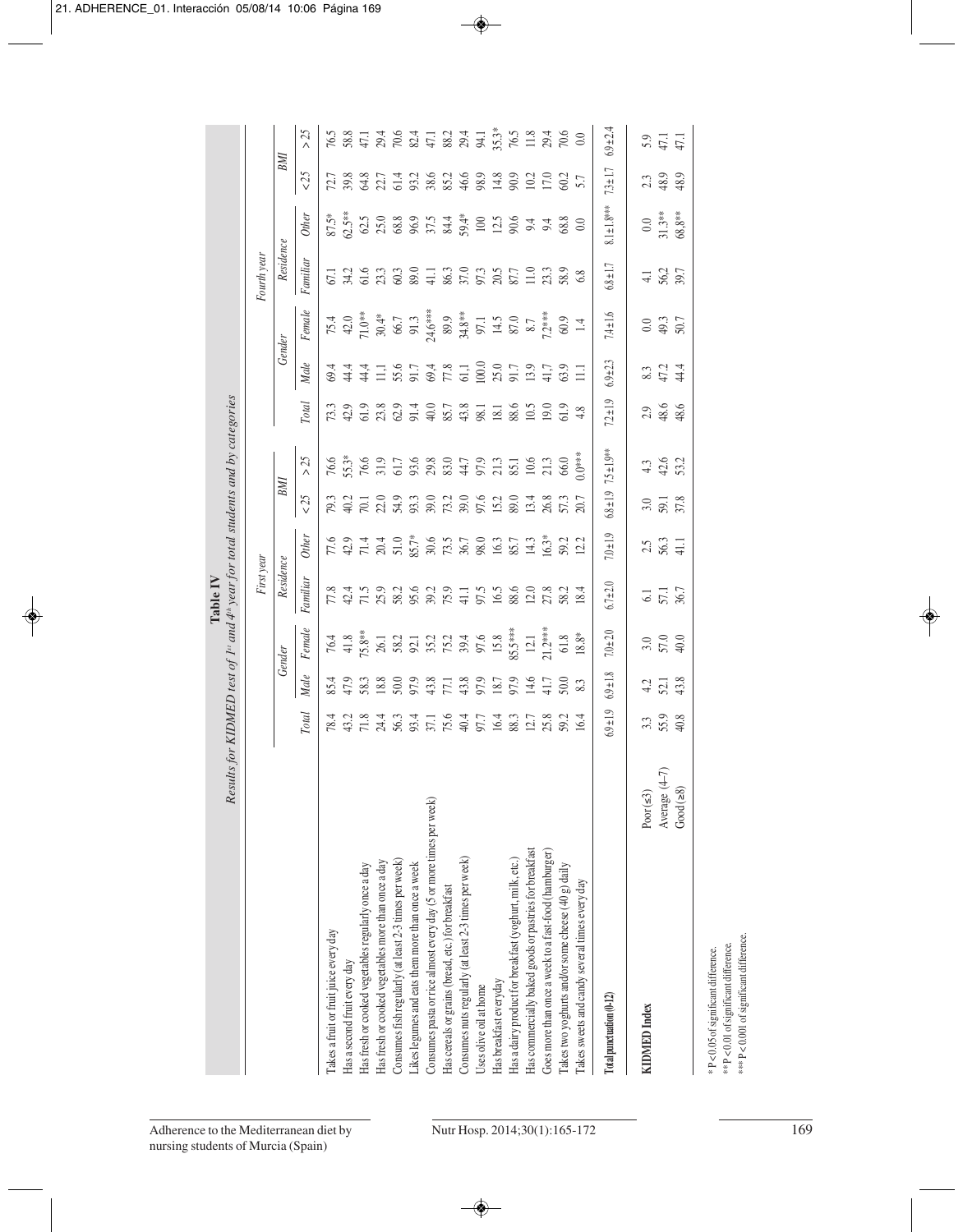ranean diet pattern. They are cheap, easy to find and not perishable so there is no logical reason to avoid them as a snack or in meals. This finding should serve as a reminder concerning student's knowledge of the benefits to be gained from eating fruits and vegetables and any perceived negative factors should be analysed on attempt to avoid them.

The consumption of pasta and rice was also less than recommended. These products are the base of the food pyramid as energy suppliers and should be consumed almost daily.

Skipping breakfast is a practice not to be recommended because breakfast is essential to provide energy and nutrients to start the day. Some studies have confirmed the relation between skipping breakfast and lower attention capabilities<sup>31</sup>.

Another negative finding was that almost one in four students goes more than once a week to fast-food restaurant, a well established practice in students, especially at weekends. Fast food restaurants are cheap, they offer quick service and the food is standardized, attributes which seem to be appreciated for students. But fast food is not exempt of harmful effects related with saturated fats, salt, sugar and energy levels. Information in this respect should be given to students to improve their dietary habits even eating out.

But our study also found positive aspects. The consumption of olive oil was high. Almost all students use it at home, even for cooking. It is important to extend the use of this fat over others to increase levels of oleic fatty acid and antioxidants<sup>32</sup>.

Another positive aspect was the consumption of legumes (92.8%), dairy products for breakfast (88.4%) and the low consume of commercial bakery goods for breakfast.

In the study developed in Galicia several findings were similar results to ours: e.g. the consumption of 1 piece of fruit/day, fish 2-3 times/week, cereal/grains and dairy products for breakfast (also tendency to skip breakfast), yoghurt or cheese daily and olive oil.

In other respects there were important differences. In our study males are more likely to consume a second piece of fruit/day, legumes, pasta/rice and nuts but also to go more often to fast-food restaurants, while they consume fewer sweets/candies. Females consume more vegetables and nuts than their Galician counterparts<sup>25</sup>.

Comparing with the findings for Navarra<sup>26</sup>, students from Murcia are more likely to consume a second piece of fruit/day, legumes, nuts and olive oil. Males have a higher consumption of fast-food and lower consumption commercially baked goods for breakfast, and sweets and candies. Females consume more pasta/rice and yoghourt/cheese.

Other studies have evaluated dietary patterns but with different tests. A study developed at Hacettepe University in Turkey reported that dairy products, cereals and fruits/vegetables were consumed daily by only 22.3%, 48,5% and 25.2% of students respectively,

while consumption of nuts was between 8.0-25.9% (depending on intake frequency/week). Only 25.9% of students were reported to have breakfast every day<sup>33</sup>. All these data are much lower than data from our results.

Other study developed in Zagreb pointed to a similar consumption of fruits, cereals and dairy products, while in the case of vegetables consumption is higher in our students<sup>20</sup>.

If we analyse the results of KIDMED test bearing in mind where the students live (with their families or not), we found that students living away from home go to fast-food restaurants less and consume fewer sweets/candies ( $p < 0.05$ ). It seems that students living on their own have less money to spend and so tend to eat out less often.

When AMD scores are compared between normoweight (BMI < 25) and overweight (BMI > 25) students, we find that the second group tends to score higher for almost all items. There is a higher consumption of a second piece of fruit/day (56.3% *vs* 40.1%) and lower consumption of sweets and candies (0% *vs* 15.5%) both with statistically significant differences (p < 0.005). However, is that overweight students are more likely to report to skip breakfast (25% *vs* the 15.1%; p < 0.05). The KIDMED test scored averaged 7.0 for students with BMI < 25 and 7.3 for students with  $BMI > 25$ . These differences as a whole suggest that at least some of the overweight students may be on a diet in an attempt to lose weight. This would explain the fact that they tend to skip breakfast more than the other students (in order to take fewer calories) despite the fact that many authors think this is a poor practice<sup>34,</sup> 35.

While quite similar in both groups of students, the BMI was slightly lower in fourth year students (table III), suggesting that university students tend to be aware of their bodies and image, and therefore take increasing care on their dietary pattern and take physical activity.

Although physical activity was not evaluated, the KIDMED score was slightly higher in fourth year students, and there is an increment of students included in good AMD group (48.6% *vs* 40.8%). Although these differences are not significant, the data suggest that students learn better dietary patterns over these three years. This was especially borne out by differences which were significant; for example, the higher consumption of cereals for breakfast ( $p < 0.05$ ) and lower consumption of sweets/candies (p < 0.001).

If we compare the different years according to where students live, we find that in the case of fourth year students, those who live away from home have a higher AMD score than others (8.1 and 6.8, respectively; p < 0.001) increasing the good AMD group in detriment to the medium AMD group  $(p < 0.01)$ . The score was also higher for first year student living away from (8.1 *vs* 7.0; p < 0.001). At first sight, students should have a better diet when they live at home because their parents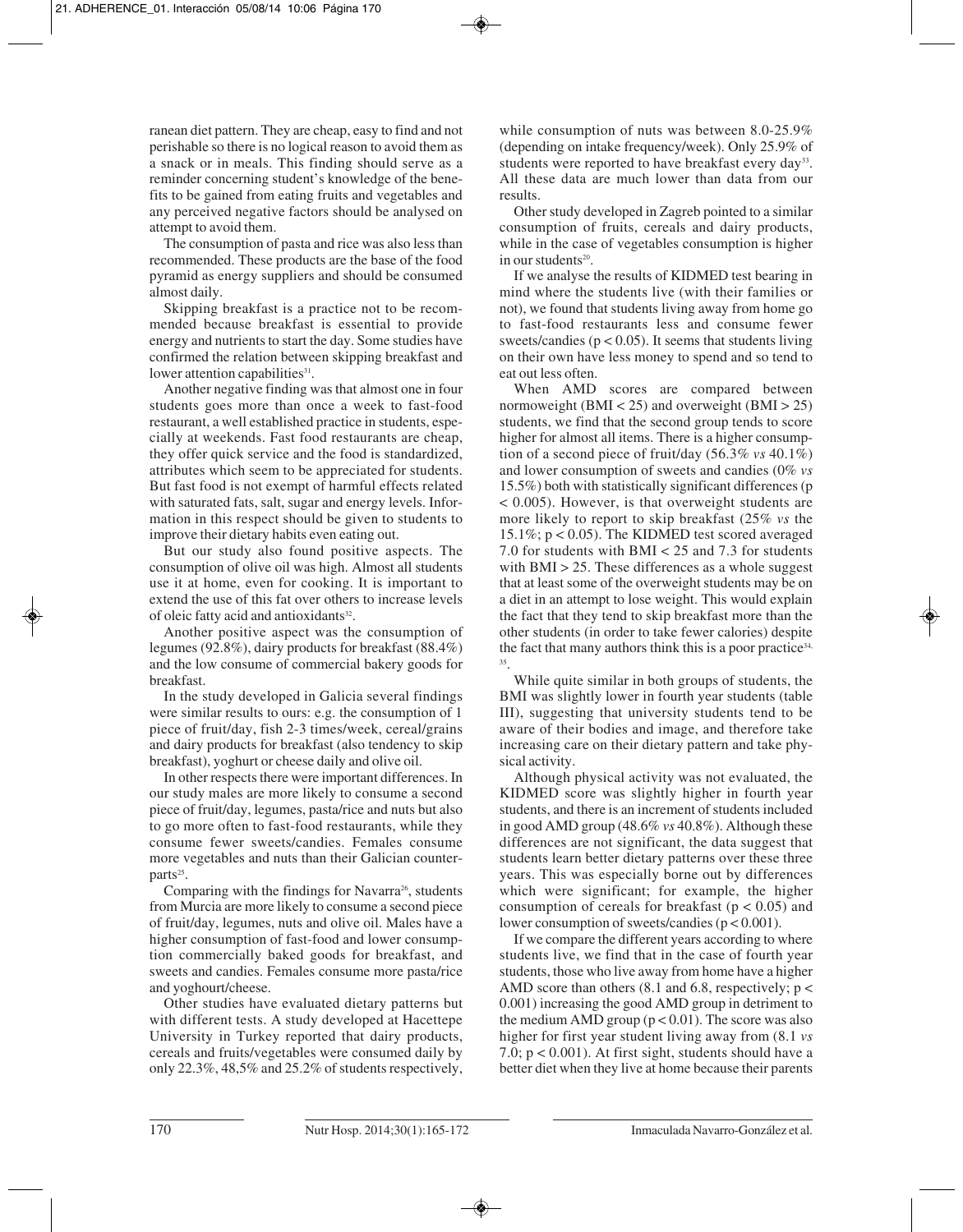presumably have a greater perception of good dietary patterns, as described by several authors<sup>36,37</sup>. On the other hand, if we consider that the MD is slowly being eroded at home, students who are responsible for their own, are free to choose between different options of food and can therefore express better their knowledge of good dietary patterns. This knowledge grows during a student's time at university. The difference between  $1<sup>st</sup>$  and  $4<sup>th</sup>$  year students living away from home mainly lies in the consumption of a second piece of fruit/day and fish ( $p < 0.05$ ), legumes and nuts ( $p < 0.01$ ), and fewer sweets/candies  $(p < 0.001)$ .

The rest of the items pointed to no significant differences between first and fourth years, whether by gender or by BMI.

#### **Conclusions**

According to our study dietary patterns are better in student nurses from Murcia than in other regions, although several practices should be improved. The consumption of fruits, vegetables and pasta/rice should be increased, taking account their position at the base of the food pyramid. The AMD was similar for both years. Perhaps this reflects a lost opportunity to improve students' awareness of what a healthy diet is during their stay at university, which could become a place where healthy dietary patterns are improved and established. We found that students living on their own are receptive to nutritional information and improve their dietary patterns. Additional research is necessary to evaluate negative factors and to identify ways to improve the dietary pattern in the whole university population. We suggest strategies to improve knowledge of dietary patterns based on an approach to healthier foods: for example, vending machines with fruit, lower prices for fruit in canteens and educational programs about the importance of breakfast. These are just a few examples that could be taken into account.

Studies like this, focus on determine the status of a diet on a population should be complemented with long term and interventional studies. Cross-functional groups are required and also trained staff to follow volunteers almost daily. But these studies are not easy to perform and founds are usually difficult to achieve. Private companies of food industry should also be participants providing products in this kind of studies<sup>38</sup>.

#### **References**

- 1. Scarmeas N, Stern Y, Mayeux R, Manly JJ, Schupf N, Luchsinger JA. Mediterranean Diet and Mild Cognitive Impairment. *Arch Neurol*. 2009; 66: 216-25.
- 2. Hodge AM, English DR, Itsiopoulos C, O'Dea K, Giles GG. Does a Mediterranean diet reduce the mortality risk associated with diabetes: Evidence from the Melbourne Collaborative Cohort Study. *Nutr Metab Cardiovasc Dis* 2011; 21: 733-39.
- 3. Ryan MC, Itsiopoulos C, Thodis T et al. The Mediterranean diet improves hepatic steatosis and insulin sensitivity in individuals

with non-alcoholic fatty liver disease. *J Hepatol* 2013; 59: 138- 43.

- 4. Allbaugh L. *Food and nutrition. In: Crete: a case study of an underdeveloped area.* Princeton, NJ 1953.
- 5. Keys A, Grande F. Dietary fat and serum cholesterol. *Am J Public Health* 1957; 47: 11.
- 6. Keys A, Aravanis C, Blackburn HW et al. Epidemiological studies related to coronary heart disease: characteristics of men aged 40-59 in seven countries. *Acta Med Scand Suppl* 1966; 460: 1-392.
- 7. Keys A, Menotti A, Karvonen MJ et al. The diet and 15-year death rate in the 7 countries study. *Am J Epidemiol* 1986; 124: 903-15.
- 8. UNESCO. Representative List of the Intangible Cultural Heritage of Humanity. 2010. (Also available from: http:// www.unesco.org/culture/ich/en/RL/00394, accessed september 2010).
- 9. Bach-Faig A, Berry EM, Lairon D et al. Mediterranean diet pyramid today. Science and cultural updates. *Public Health Nutr* 2011; 14: 2274-84.
- 10. Serra-Majem L, Ribas L, Ngo J et al. Food, youth and the mediterranean diet in Spain. Development of KIDMED, Mediterranean Diet Quality Index in children and adolescents. *Public Health Nutr* 2004; 7: 931-5.
- 11. Estruch R, Ros E, Salas-Salvado J et al. Primary Prevention of Cardiovascular Disease with a Mediterranean Diet. *N Engl J Med* 2013; 368: 1279-90.
- 12. Soriano JM, Molto JC, Manes J. Dietary intake and food pattern among university students. *Nutr Res* 2000; 20: 1249-58.
- 13. Leslie E, Owen N, Salmon J, Bauman A, Sallis JF, Lo SK. Insufficiently active Australian college students: Perceived personal, social, and environmental influences. *Prev Med* 1999; 28: 20-7.
- 14. Alberti-Fidanza A, Fidanza F. Mediterranean Adequacy Index of Italian diets. *Public Health Nutr* 2004; 7: 937-41.
- 15. Tur JA, Romaguera D, Pons A. The Diet Quality Index-International (DQI-I): is it a useful tool to evaluate the quality of the Mediterranean diet? *Br J Nutr* 2005; 93: 369-76.
- 16. Gerber M. Qualitative methods to evaluate Mediterranean diet in adults. *Public Health Nutr*. 2006; 9: 147-51.
- 17. Kontogianni MD, Vidra N, Farmaki A-E et al. Adherence rates to the Mediterranean diet are low in a representative sample of Greek children and adolescents. *J Nutr* 2008; 138: 1951-6.
- 18. Kontogianni MD, Farmaki A-E, Vidra N, Sofrona S, Magkanari F, Yannakoulia M. Associations between Lifestyle Patterns and Body Mass Index in a Sample of Greek Children and Adolescents. *J Am Diet Assoc*. 2010; 110: 215-21.
- 19. Lazarou C, Panagiotakos DB, Matalas A-L. Level of adherence to the Mediterranean diet among children from Cyprus: the CYKIDS study. *Public Health Nutr* 2009; 12: 991-1000.
- 20. Nola IA, Jelinic JD, Matanic D, Pucarin-Cvetkovic J, Markovic BB, Senta A. Differences in Eating and Lifestyle Habits between First- and Sixth-Year Medical Students from Zagreb. *Coll Antropol* 2010; 34: 1289-94.
- 21. Sira N, Pawlak R. Prevalence of overweight and obesity, and dieting attitudes among Caucasian and African American college students in Eastern North carolina: A cross-sectional survey. *Nutr Res Pract* 2010; 4: 36-42.
- 22. Laska MN, Pasch KE, Lust K, Story M, Ehlinger E. The Differential Prevalence of Obesity and Related Behaviors in Two- *vs* Four-Year Colleges. *Obesity*. 2011; 19: 453-6.
- 23. Torres Aured MLd, López-Pardo Martínez M, Domínguez Maeso A, Rorres Olson Cd. La enfermera de nutrición como educadora y formadora asistencial en atención primaria y en el ámbito hospitalario: teoría y práctica [The nurse of nutrition like assistance and educational teacher in primary attention and in the hospital environment: theory and practice]. *Nutr Clín Diet Hosp* 2008; 28: 9-19.
- 24. Bayona Marzo I. Hábitos dietéticos en estudiantes de fisioterapia [Eating habits in physical therapy students]. *Nutr Hosp* 2007; 22: 573-77.
- 25. De la Montaña Miguélez J, Castro L, Cobas N, Rodríguez M, Míguez M. Adherencia a la dieta Mediterranea y su relación con